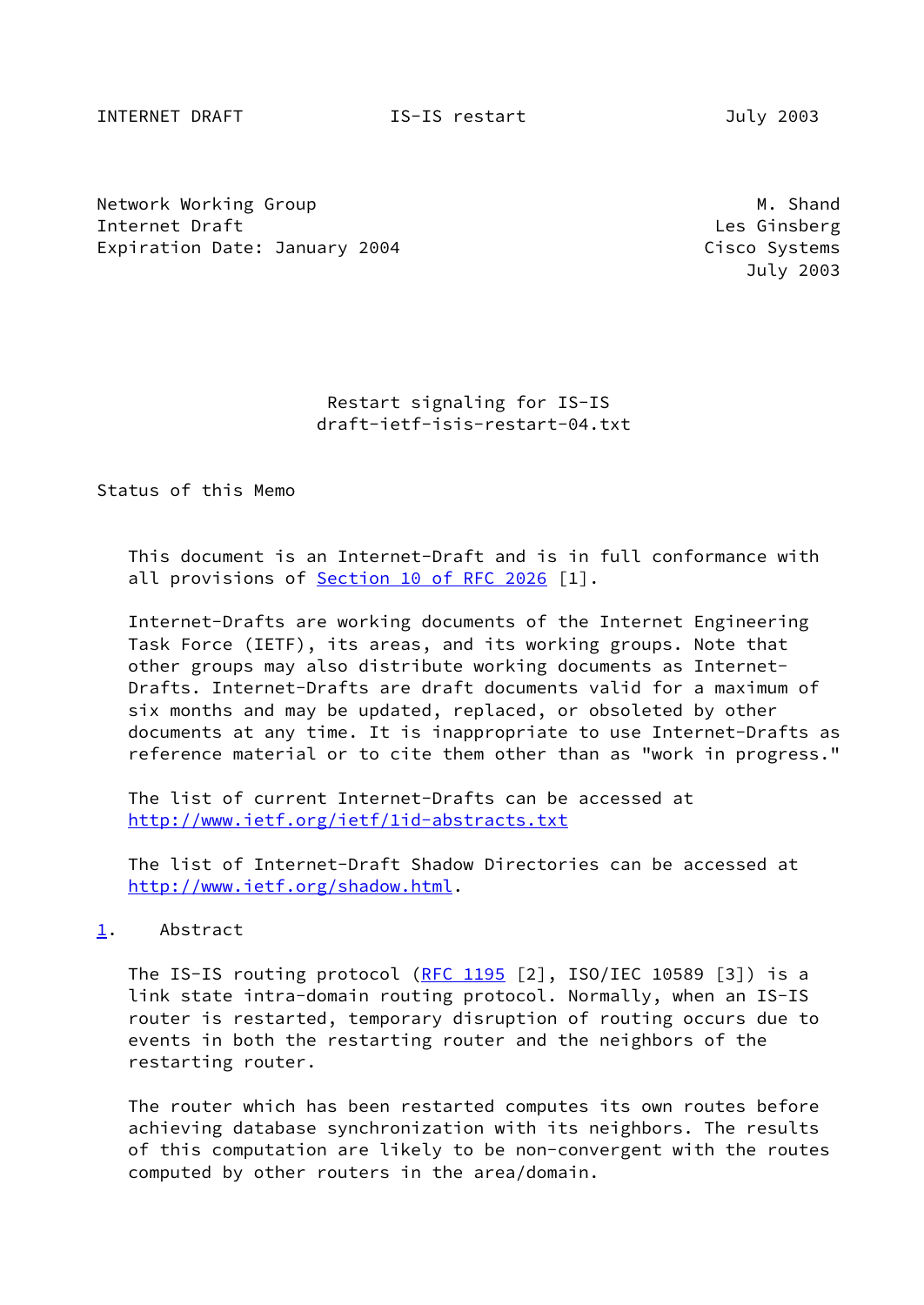Neighbors of the restarting router detect the restart event and cycle their adjacencies with the restarting router through the down

| Shand, Ginsberg | Expires Jan 2004 | [Page 1] |
|-----------------|------------------|----------|
|                 |                  |          |

INTERNET DRAFT **IS-IS** restart **IS-IS** restart July 2003

 state. The cycling of the adjacency state causes the neighbors to regenerate their LSPs describing the adjacency concerned. This in turn causes temporary disruption of routes passing through the restarting router.

 In certain scenarios the temporary disruption of the routes is highly undesirable. This draft describes mechanisms to avoid or minimize the disruption due to both of these causes.

<span id="page-1-0"></span>[2](#page-1-0). Conventions used in this document

 The key words "MUST", "MUST NOT", "REQUIRED", "SHALL", "SHALL NOT", "SHOULD", "SHOULD NOT", "RECOMMENDED", "MAY", and "OPTIONAL" in this document are to be interpreted as described in  $RFC-2119$  [3].

 If the control and forwarding functions in a router can be maintained independently, it is possible for the forwarding function state to be maintained across a control function restart. This functionality is assumed when the terms "restart/restarting" are used in this document.

 The terms "start/starting" are used to refer to a router in which the control function has either been started for the first time or has been restarted but the forwarding functions have not been maintained in a prior state.

 The terms "(re)start/(re)starting" are used when the text is applicable to both a "starting" and a "restarting" router.

<span id="page-1-1"></span>[3](#page-1-1). Overview

 When an adjacency is reinitialized as a result of a neighbor restarting, a router does three things:

- 1. It causes its own LSP(s) to be regenerated, thus triggering SPF runs throughout the area (or in the case of Level 2, throughout the domain).
- 2. It sets SRMflags on its own LSP database on the adjacency concerned.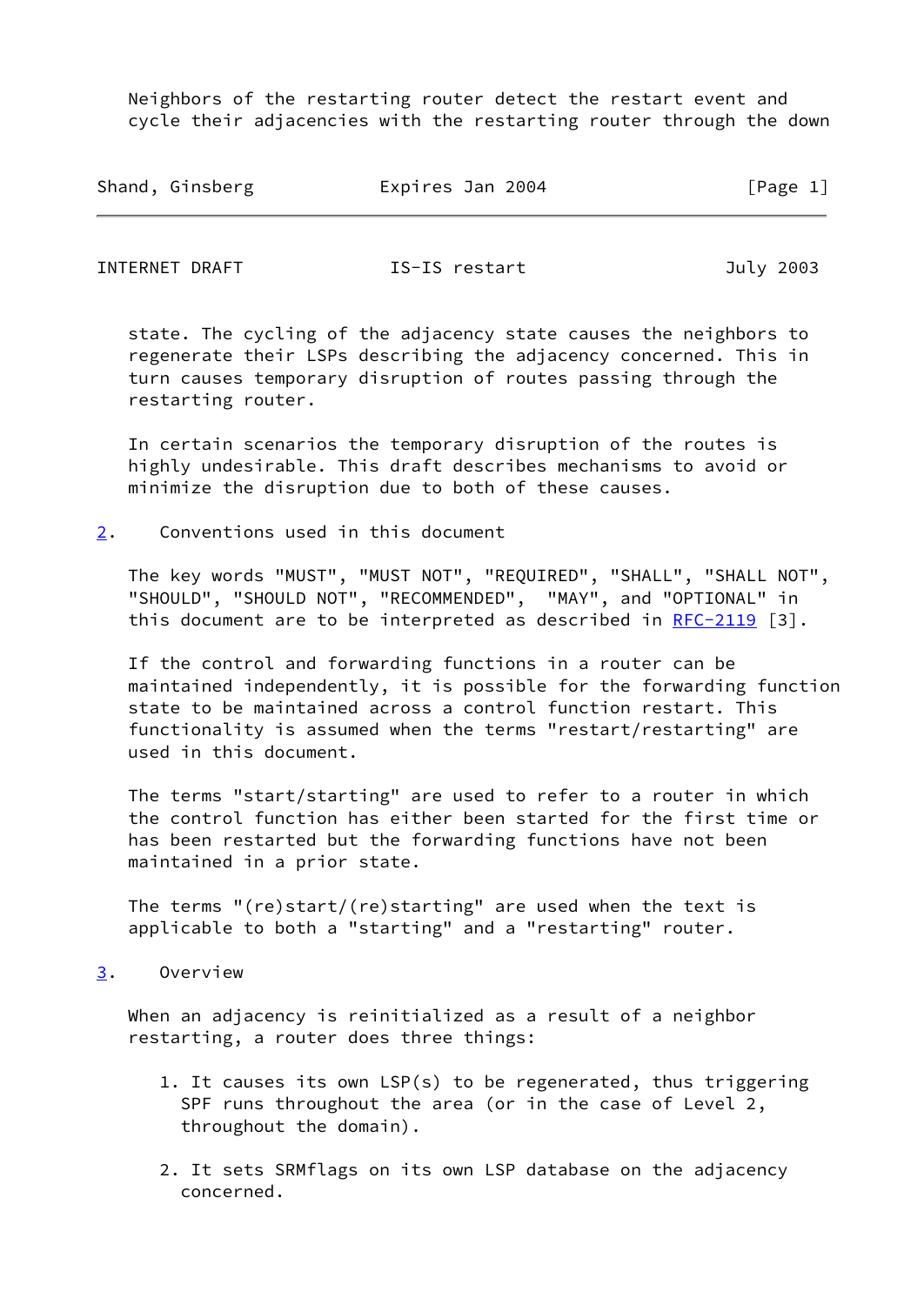3. In the case of a Point-to-Point link it transmits a (set of) CSNP(s) over the adjacency.

 In the case of a restarting router process, the first of these is highly undesirable, but the second is essential in order to ensure synchronization of the LSP database.

 The third action above minimizes the number of LSPs which must be exchanged and, if made reliable, provides a means of determining

| Expires Jan 2004<br>Shand, Ginsberg | [Page 2] |
|-------------------------------------|----------|
|-------------------------------------|----------|

INTERNET DRAFT IS-IS restart July 2003

 when the LSP databases of the neighboring routers have been synchronized. This is desirable whether the router is being restarted or not (so that the overload bit can be cleared in the router's own LSP, for example).

 This draft describes a mechanism for a restarting router to signal that it is restarting to its neighbors, and allow them to reestablish their adjacencies without cycling through the down state, while still correctly initiating database synchronization.

 This draft additionally describes a mechanism for a restarting router to determine when it has achieved LSP database synchronization with its neighbors.

 This draft additionally describes a mechanism to optimize LSP database synchronization and minimize transient routing disruption when a router starts.

 It is assumed that the three-way handshake [4] is being used on Point-to-Point circuits.

- <span id="page-2-0"></span>[4](#page-2-0). Approach
- <span id="page-2-1"></span>[4.1](#page-2-1) Timers

 Three additional timers, T1, T2 and T3 are required to support the functionality defined in this document.

 An instance of the timer T1 is maintained per interface, and indicates the time after which an unacknowledged (re)start attempt will be repeated. A typical value might be 3 seconds.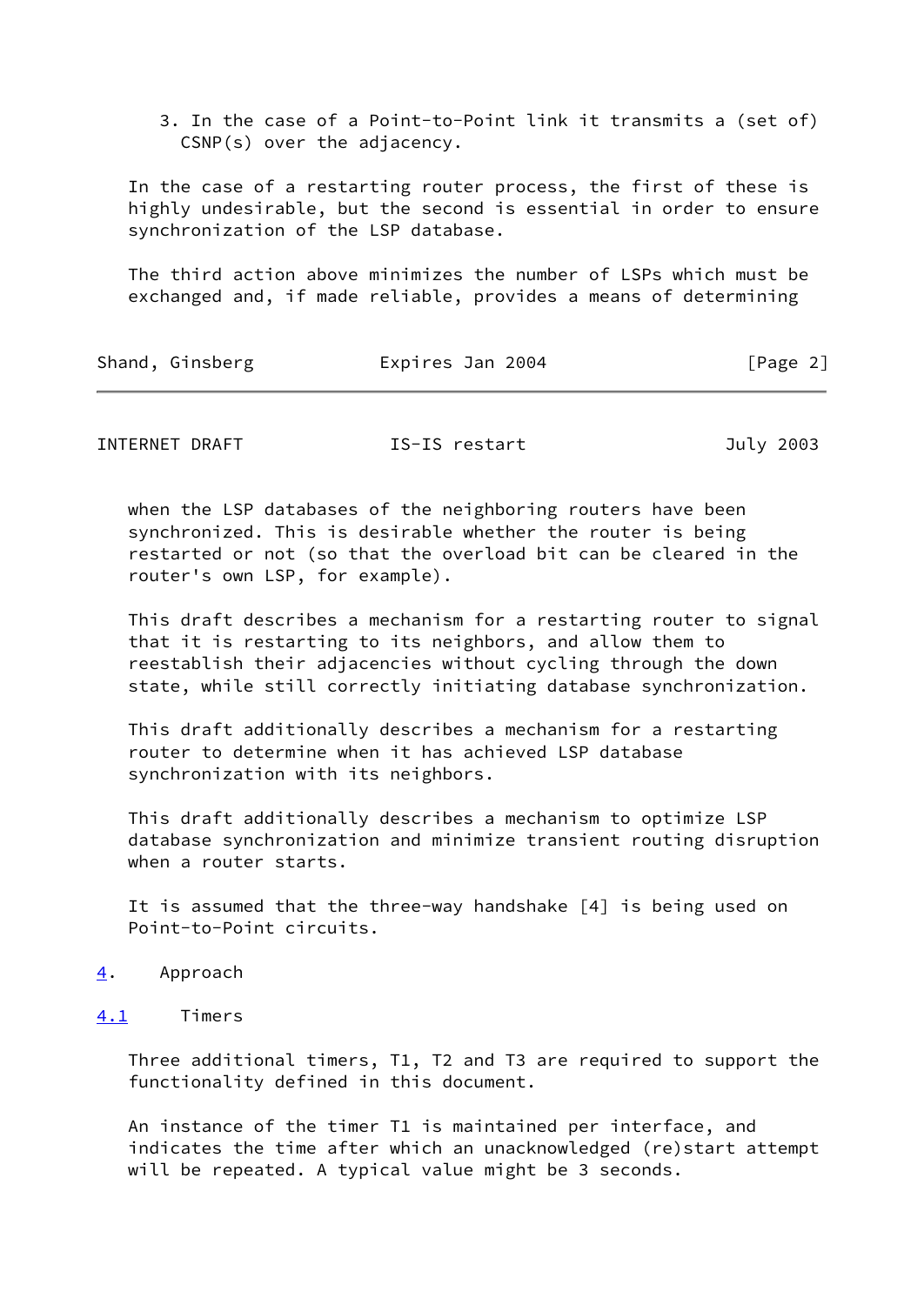An instance of the timer T2 is maintained for each LSP database present in the system i.e. for a Level1/2 system, there will be an instance of the timer T2 for Level 1 and an instance for Level 2. This is the maximum time that the system will wait for LSPDB synchronization. A typical value might be 60 seconds.

 A single instance of the timer T3 is maintained for the entire system. It indicates the time after which the router will declare that it has failed to achieve database synchronization (by setting the overload bit in its own LSP). This is initialized to 65535 seconds, but is set to the minimum of the remaining times of received IIHs containing a restart TLV with RA set and an indication that the neighbor has an adjacency in the UP state to the restarting router.

NOTE: The timer T3 is only used by a restarting router.

| Shand, Ginsberg | Expires Jan 2004 | [Page 3] |
|-----------------|------------------|----------|
|-----------------|------------------|----------|

INTERNET DRAFT **IS-IS** restart **IS-19 July 2003** 

# <span id="page-3-0"></span>[4.2](#page-3-0) Restart TLV

 A new TLV is defined to be included in IIH PDUs. The presence of this TLV indicates that the sender supports the functionality defined in this document and it carries flags that are used to convey information during a (re)start. All IIHs transmitted by a router that supports this capability MUST include this TLV.

```
 Type 211
Length 1 - (3 + ID Length)
 Value
   Flags (1 octet)
      0 1 2 3 4 5 6 7
     +--+--+--+--+--+--+--+--+
     | Reserved |SA|RA|RR|
     +--+--+--+--+--+--+--+--+
     RR - Restart Request
     RA - Restart Acknowledgment
     SA - Suppress adjacency advertisement
```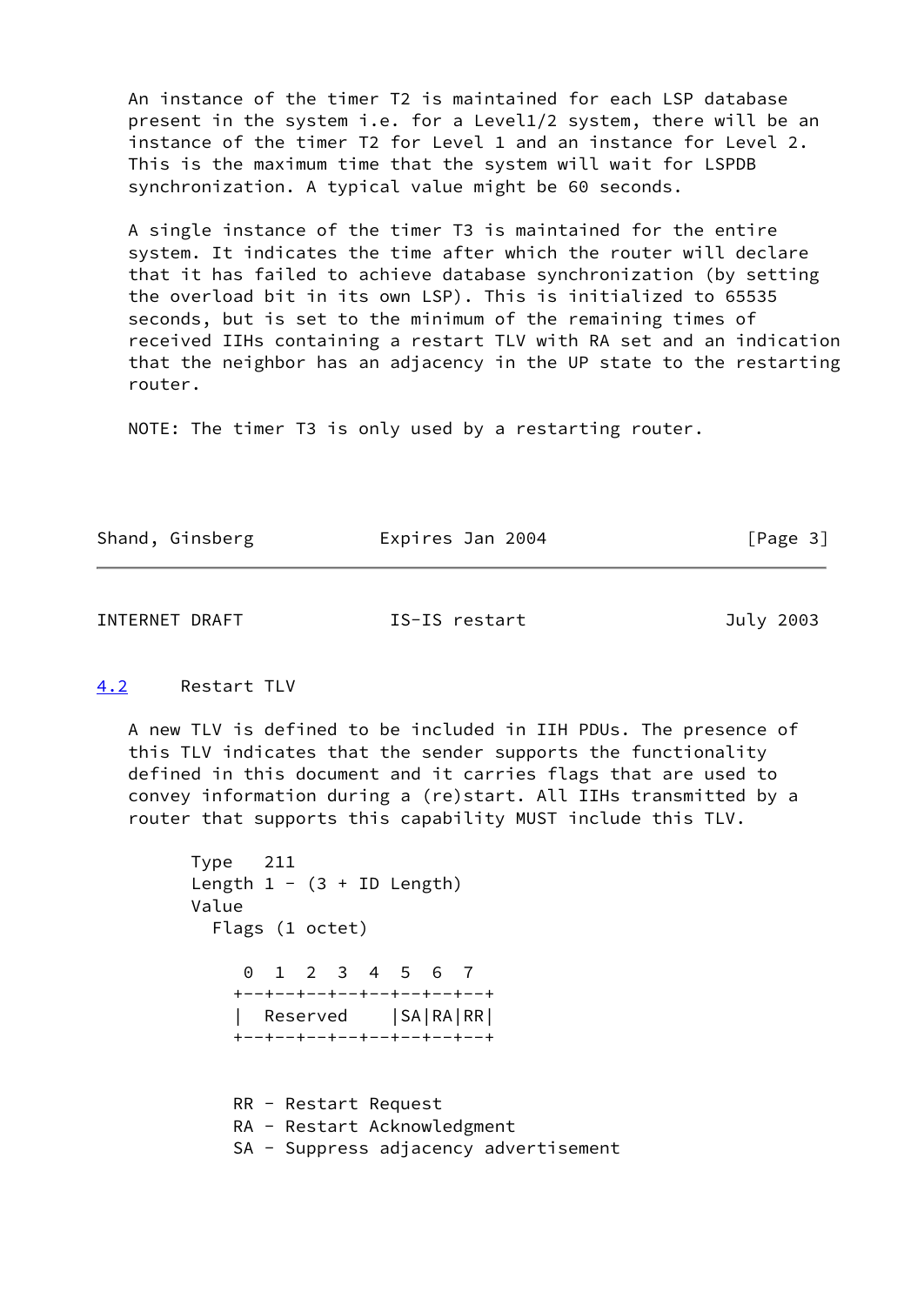(Note: Remaining fields are required when RA bit is set)

Remaining Time (2 octets)

Remaining holding time (in seconds)

Restarting Neighbor System ID (ID Length octets)

 The system ID of the neighbor to which the RA refers. Note: Implementations based on earlier versions of this document may not include this field in the TLV when RA is set. In this case a router which is expecting an RA on a LAN circuit SHOULD assume that the acknowledgement is directed at the local system.)

<span id="page-4-0"></span>[4.2.1](#page-4-0) Use of RR and RA bits

 The RR bit is used by a (re)starting router to signal to its neighbors that a (re)start is in progress, that an existing adjacency SHOULD be maintained even under circumstances when the normal operation of the adjacency state machine would require the adjacency to be reinitialized, to request a set of CSNPs, and to request setting of SRMflags.

| Shand, Ginsberg | Expires Jan 2004 | [Page 4] |
|-----------------|------------------|----------|
|                 |                  |          |

INTERNET DRAFT IS-IS restart July 2003

 The RA bit is sent by the neighbor of a (re)starting router to acknowledge the receipt of a restart TLV with the RR bit set.

When the neighbor of a (re)starting router receives an IIH with the restart TLV having the RR bit set, if there exists on this interface an adjacency in state "Up" with the same System ID, and in the case of a LAN circuit, with the same source LAN address, then, irrespective of the other contents of the "Intermediate System Neighbors" option (LAN circuits), or the "Point-to-Point Three-Way Adjacency" option (Point-to-Point circuits):

 a) The state of the adjacency is not changed. If this is the first IIH with the RR bit set that this system has received associated with this adjacency then the adjacency is marked as being in "Restart mode" and the adjacency holding time is refreshed otherwise the holding time is not refreshed. The "remaining time" transmitted according to (b) below MUST reflect the actual time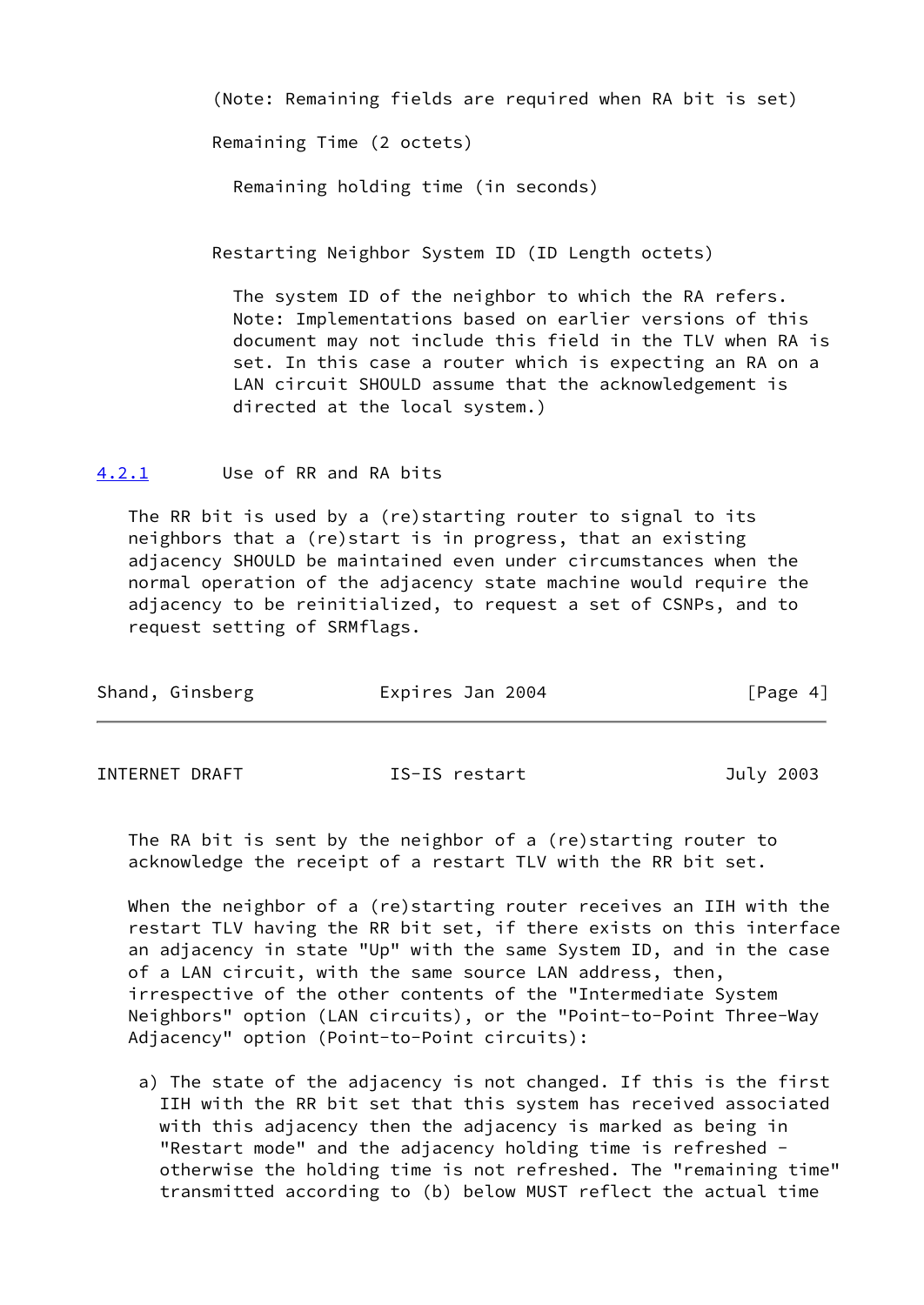after which the adjacency will now expire. Receipt of a normal IIH with RR bit reset will clear the "Restart mode" state. This procedure allows the restarting router to cause the neighbor to maintain the adjacency long enough for restart to successfully complete while also preventing repetitive restarts from maintaining an adjacency indefinitely. Whether an adjacency is marked as being in "Restart mode" or not has no effect on adjacency state transitions.

- b) immediately (i.e. without waiting for any currently running timer interval to expire, but with a small random delay of a few 10s of milliseconds on LANs to avoid "storms"), transmit over the corresponding interface an IIH including the restart TLV with the RR bit clear and the RA bit set, in the case of Point-to-Point adjacencies having updated the "Point-to-Point Three-Way Adjacency" option to reflect any new values received from the (re)starting router. (This allows a restarting router to quickly acquire the correct information to place in its hellos.) The "Remaining Time" MUST be set to the current time (in seconds) before the holding timer on this adjacency is due to expire. If the corresponding interface is a LAN interface, then the Restarting Neighbor System ID SHOULD be set to the System ID of the router from whom the IIH with RR bit set was received. This is required to correctly associate the acknowledgement and holding time in the case where multiple systems on a LAN restart at approximately the same time. This IIH SHOULD be transmitted before any LSPs or SNPs transmitted as a result of the receipt of the original IIH.
- c) if the corresponding interface is a Point-to-Point interface, or if the receiving router has the highest LnRouterPriority (with highest source MAC address breaking ties) among those routers to which the receiving router has an adjacency in state "Up" on this

| Shand, Ginsberg | Expires Jan 2004 | [Page 5] |
|-----------------|------------------|----------|
|                 |                  |          |

INTERNET DRAFT IS-IS restart July 2003

 interface whose IIHs contain the restart TLV, excluding adjacencies to all routers which are considered in "Restart mode" (note the actual DIS is NOT changed by this process), initiate the transmission over the corresponding interface of a complete set of CSNPs, and set SRMflags on the corresponding interface for all LSPs in the local LSP database.

 Otherwise (i.e. if there was no adjacency in the "UP" state to the system ID in question), process the IIH as normal by reinitializing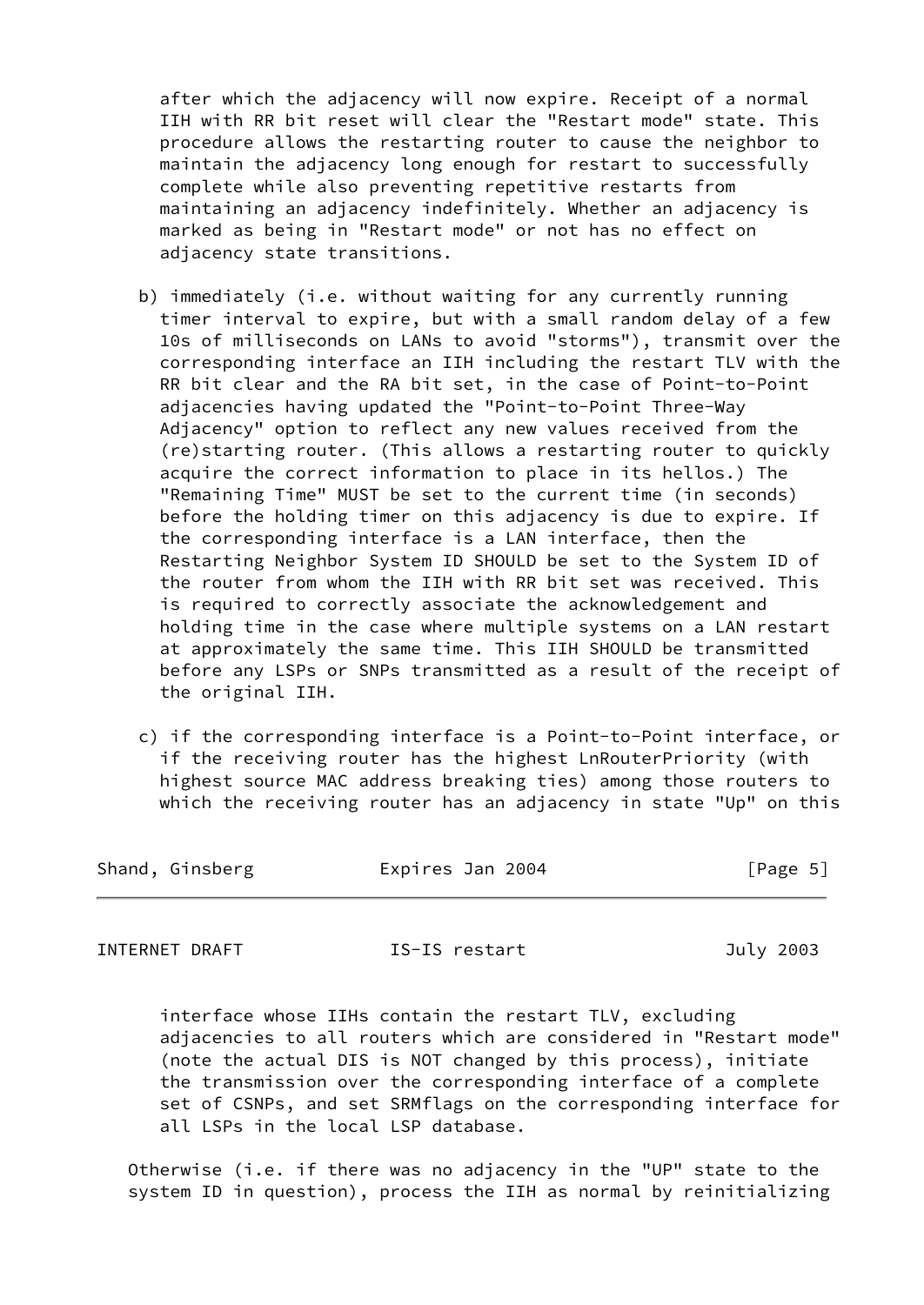the adjacency, and setting the RA bit in the returned IIH.

### <span id="page-6-0"></span>[4.2.2](#page-6-0) Use of SA bit

 The SA bit is used by a starting router to request that its neighbor suppress advertisement of the adjacency to the starting router in the neighbor's LSPs.

 A router which is starting has no maintained forwarding function state. This may or may not be the first time the router has started. If this is not the first time the router has started, copies of LSPs generated by this router in its previous incarnation may exist in the LSP databases of other routers in the network. These copies are likely to appear "newer" than LSPs initially generated by the starting router due to the reinitialization of LSP fragment sequence numbers by the starting router. This may cause temporary blackholes to occur until the normal operation of the update process causes the starting router to regenerate and flood copies of its own LSPs with higher sequence numbers. The temporary blackholes can be avoided if the starting router's neighbors suppress advertising an adjacency to the starting router until the starting router has been able to propagate newer versions of LSPs generated by previous incarnations.

 When the neighbor of a starting router receives an IIH with the restart TLV having the SA bit set, if there exists on this interface an adjacency in state "Up" with the same System ID, and in the case of a LAN circuit, with the same source LAN address, then advertisement of the adjacency to the starting router in LSPs MUST be suppressed. Until an IIH with the SA bit clear has been received, the adjacency advertisement MUST continue to be suppressed. If the adjacency transitions to the UP state, the new adjacency MUST NOT be advertised until an IIH with the SA bit clear has been received.

 Note that a router which suppresses advertisement of the adjacency to the starting router MUST NOT use this adjacency when performing its SPF calculation. In particular, if an implementation follows the example guidelines presented in [3] Annex C.2.5 Step 0:b) "pre-load TENT with the local adjacency database", the suppressed adjacency MUST NOT be loaded into the TENT.

| Shand, Ginsberg | Expires Jan 2004 | [Page 6] |  |
|-----------------|------------------|----------|--|
|                 |                  |          |  |

INTERNET DRAFT IS-IS restart July 2003

<span id="page-6-1"></span>[4.3](#page-6-1) Adjacency (re)acquisition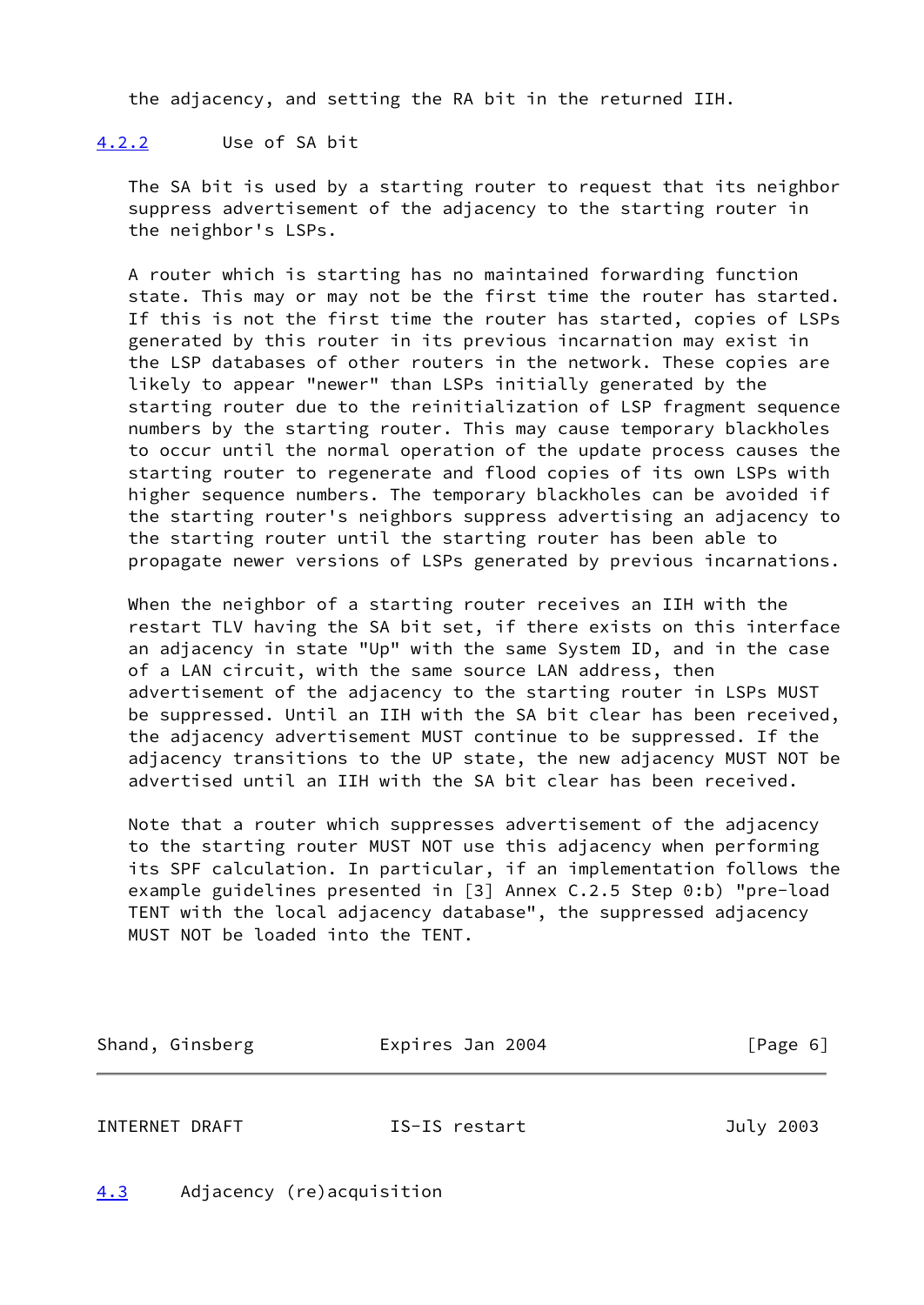Adjacency (re)acquisition is the first step in (re)initialization. Restarting and starting routers will make use of the RR bit in the restart TLV, though each will use it at different stages of the (re)start procedure.

# <span id="page-7-0"></span>[4.3.1](#page-7-0) Adjacency reacquisition during restart

 The restarting router explicitly notifies its neighbor that the adjacency is being reacquired, and hence that it SHOULD NOT reinitialize the adjacency. This is achieved by setting the RR bit in the restart TLV. When the neighbor of a restarting router receives an IIH with the restart TLV having the RR bit set, if there exists on this interface an adjacency in state "Up" with the same System ID, and in the case of a LAN circuit, with the same source LAN address, then the procedures described in 4.2.1 are followed.

 A router that does not support the restart capability will ignore the restart TLV and reinitialize the adjacency as normal, returning an IIH without the restart TLV.

 On restarting, a router initializes the timer T3, starts the timer T2 for each LSPDB and for each interface (and in the case of a LAN circuit, for each level) starts the timer T1 and transmits an IIH containing the restart TLV with the RR bit set.

 On a Point-to-Point circuit the "Adjacency Three-Way State" SHOULD be set to "Init", because the receipt of the acknowledging IIH (with RA set) MUST cause the adjacency to enter "Up" state immediately.

 On a LAN circuit the LAN-ID assigned to the circuit SHOULD be the same as that used prior to the restart. In particular, for any circuits for which the restarting router was previously DIS, the use of a different LAN-ID would necessitate the generation of a new set of pseudonode LSPs, and corresponding changes in all the LSPs referencing them from other routers on the LAN. By preserving the LAN-ID across the restart, this churn can be prevented. To enable a restarting router to learn the LAN-ID used prior to restart, the LAN-ID specified in an IIH w RR set MUST be ignored.

 Transmission of "normal" IIHs is inhibited until the conditions described below are met (in order to avoid causing an unnecessary adjacency initialization). On expiry of the timer T1, it is restarted and the IIH is retransmitted as above.

When a restarting router receives an IIH a local adjacency is established as usual, and if the IIH contains a restart TLV with the RA bit set (and on LAN circuits with a Restart Neighbor System ID which matches that of the local system), the receipt of the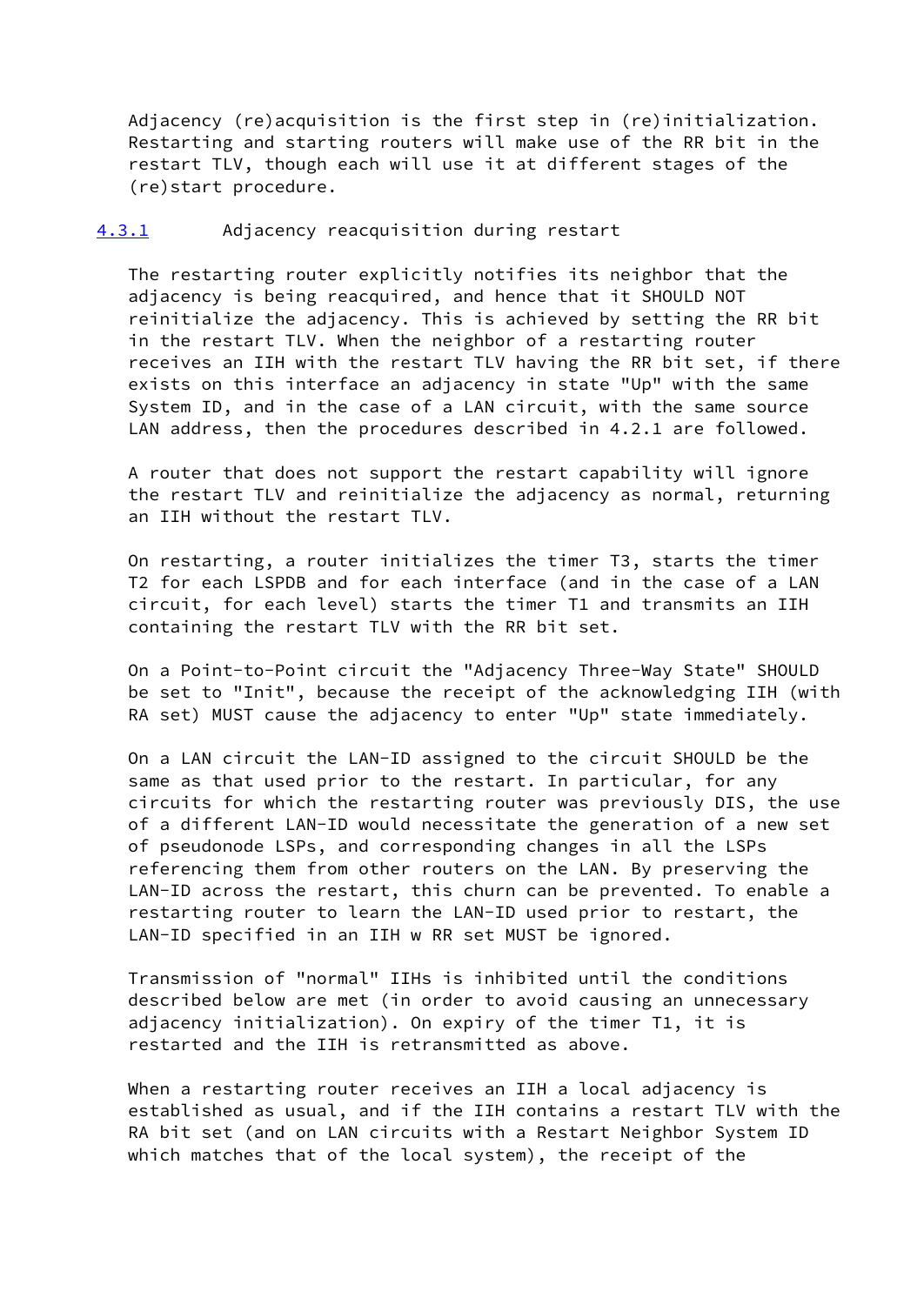INTERNET DRAFT **IS-IS** restart **July 2003** 

 acknowledgement over that interface is noted. When the RA bit is set and the state of the remote adjacency is UP then the timer T3 is set to the minimum of its current value and the value of the "Remaining Time" field in the received IIH.

 On a Point-to-Point link, receipt of an IIH not containing the restart TLV is also treated as an acknowledgement, since it indicates that the neighbor is not restart capable. However, since no CSNP is guaranteed to be received over this interface, the timer T1 is cancelled immediately without waiting for a complete set of CSNP(s). Synchronization may therefore be deemed complete even though there are some LSPs which are held (only) by this neighbor (see [section 4.4](#page-11-0)). In this case we also want to be certain that the neighbor will reinitialize the adjacency in order to guarantee that SRMflags have been set on its database, thus ensuring eventual LSPDB synchronization. This is guaranteed to happen except in the case where the Adjacency Three-Way State in the received IIH is UP and the Neighbor Extended Local Circuit ID matches the extended local circuit ID assigned by the restarting router. In this case the restarting router MUST force the adjacency to reinitialize by setting the local Adjacency Three-Way State to DOWN and sending a normal IIH.

 In the case of a LAN interface, receipt of an IIH not containing the restart TLV is unremarkable since synchronization can still occur so long as at least one of the non-restarting neighboring routers on the LAN supports restart. Therefore T1 continues to run in this case. If none of the neighbors on the LAN are restart capable, T1 will eventually expire after the locally defined number of retries.

 In the case of a Point-to-Point circuit, the "LocalCircuitID" and "Extended Local Circuit ID" information contained in the IIH can be used immediately to generate an IIH containing the correct 3-way handshake information. The presence of "Neighbor System ID" or "Neighbor Extended Local Circuit ID" information which does not match the values currently in use by the local system is ignored (since the IIH may have been transmitted before the neighbor had received the new values from the restarting router), but the adjacency remains in the initializing state until the correct information is received.

 In the case of a LAN circuit the source neighbor information (e.g. SNPAAddress) is recorded and used for adjacency establishment and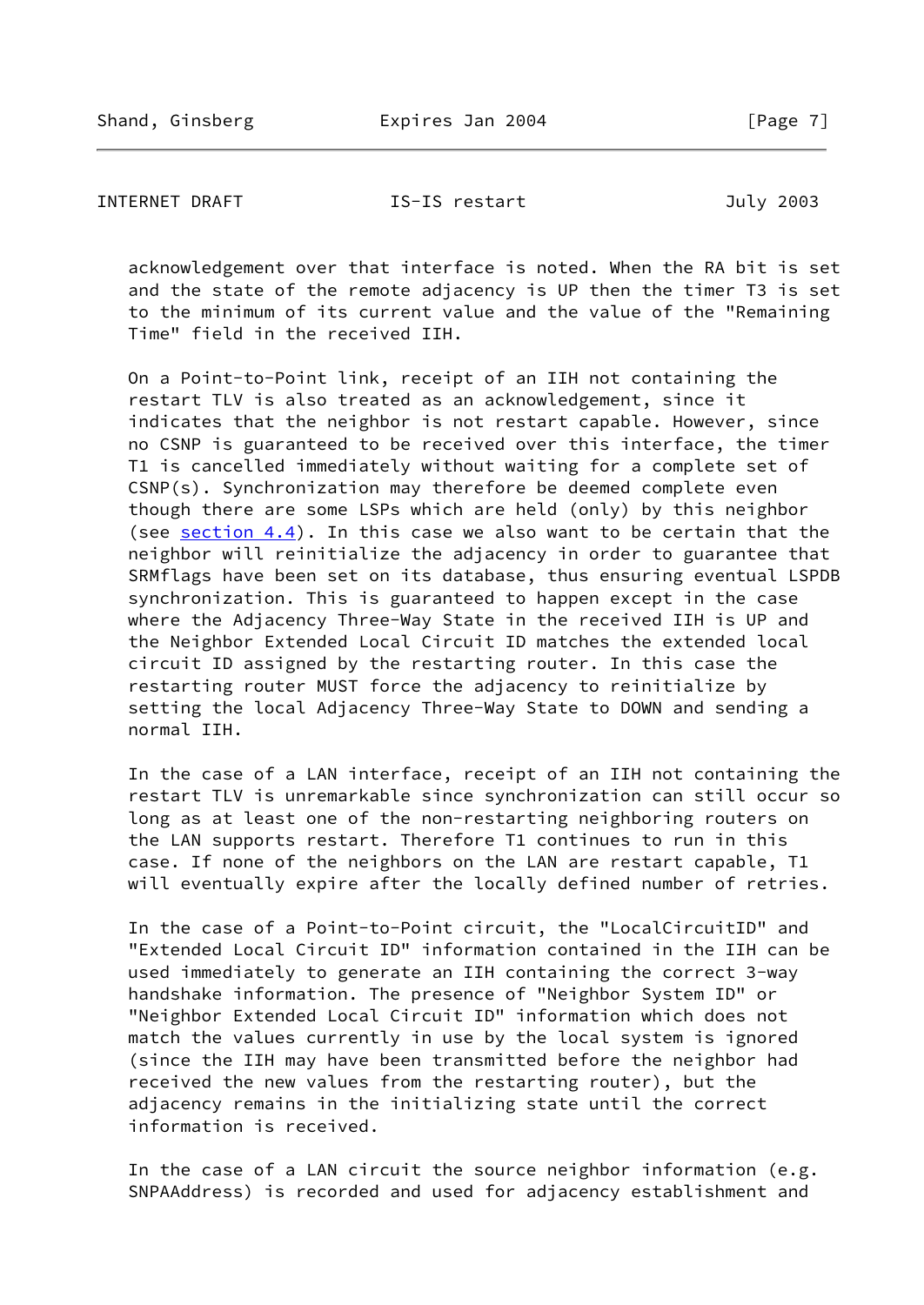maintenance as normal.

 When BOTH a complete set of CSNP(s) (for each active level, in the case of a pt-pt circuit) and an acknowledgement have been received over the interface, the timer T1 is cancelled.

| Shand, Ginsberg | Expires Jan 2004 | [Page 8] |  |
|-----------------|------------------|----------|--|
|                 |                  |          |  |

INTERNET DRAFT IS-IS restart July 2003

 Once the timer T3 has expired or been cancelled, subsequent IIHs are transmitted according to the normal algorithms, but including the restart TLV with both RR and RA clear.

 If a LAN contains a mixture of systems, only some of which support the new algorithm, database synchronization is still guaranteed, but the "old" systems will have reinitialized their adjacencies.

 If an interface is active, but does not have any neighboring router reachable over that interface the timer T1 would never be cancelled, and according to clause 4.4.1.1 the SPF would never be run. Therefore timer T1 is cancelled after some pre-determined number of expirations (which MAY be 1). (By this time any existing adjacency on a remote system would probably have expired anyway.)

<span id="page-9-0"></span>[4.3.2](#page-9-0) Adjacency acquisition during start

 The starting router wants to ensure that in the event a neighboring router has an adjacency to the starting router in the UP state (from a previous incarnation of the starting router) that this adjacency is reinitialized. The starting router also wants neighboring routers to suppress advertisement of an adjacency to the starting router until LSP database synchronization is achieved. This is achieved by sending IIHs with the RR bit clear and the SA bit set in the restart TLV. The RR bit remains clear and the SA bit remains set in subsequent transmissions of IIHs until the adjacency has reached the UP state and the initial T1 timer interval (see below) has expired.

 Receipt of an IIH with RR bit clear will result in the neighboring router utilizing normal operation of the adjacency state machine. This will ensure that any old adjacency on the neighboring router will be reinitialized.

 On receipt of an IIH with SA bit set the behavior described in 4.2.2 is followed.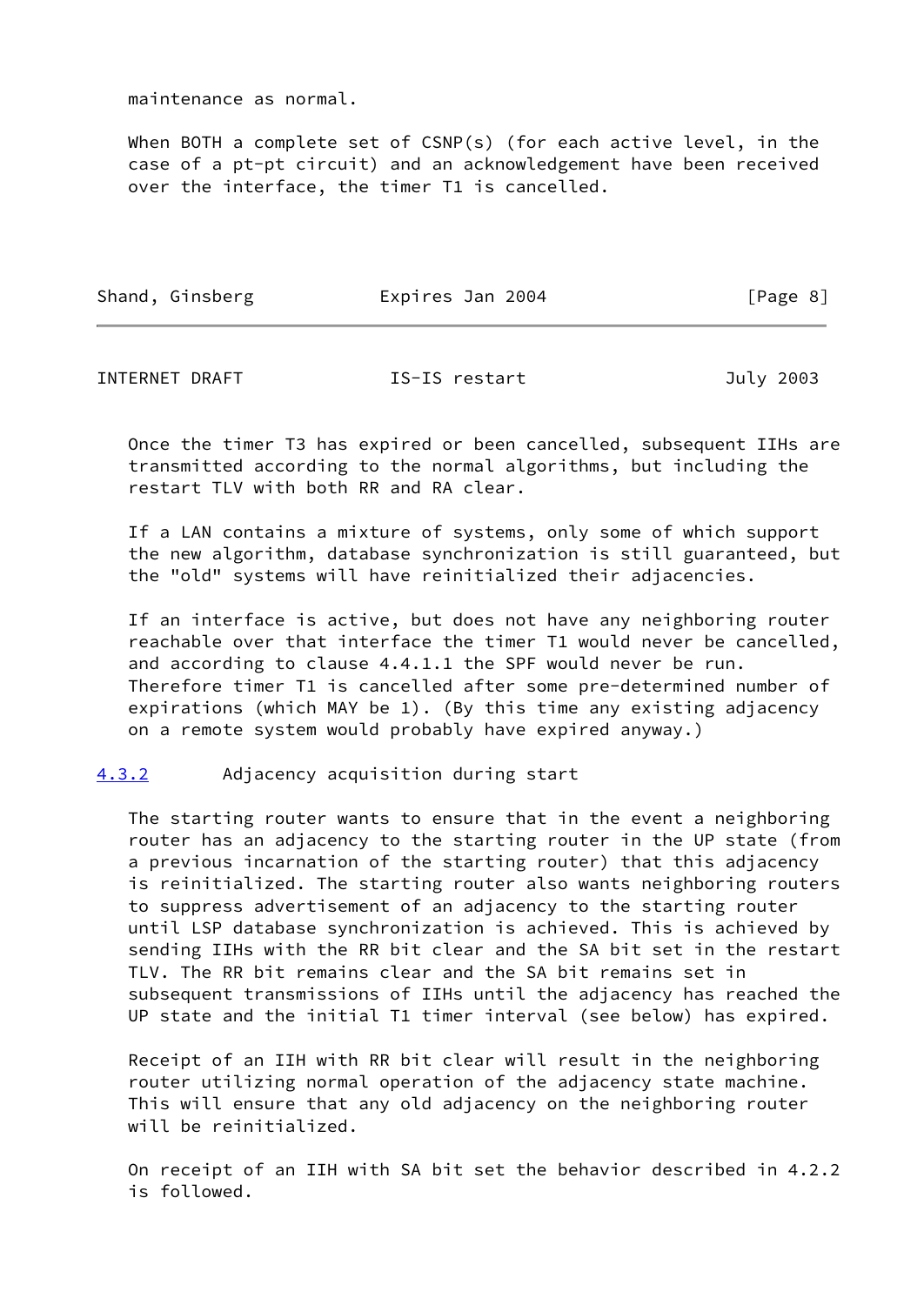On starting, a router starts timer T2 for each LSPDB.

 For each interface (and in the case of a LAN circuit, for each level), when an adjacency reaches the UP state, the starting router starts a timer T1 and transmits an IIH containing the restart TLV with the RR bit clear and SA bit set. On expiry of the timer T1, it is restarted and the IIH is retransmitted with both RR and SA bits set(only the RR bit has changed state from earlier IIHs).

 On receipt of an IIH with RR bit set (regardless of whether SA is set or not) the behavior described in 4.2.1 is followed.

When an IIH is received by the starting router and the IIH contains a restart TLV with the RA bit set (and on LAN circuits with a

| Shand, Ginsberg | Expires Jan 2004 | [Page 9] |  |
|-----------------|------------------|----------|--|
|                 |                  |          |  |

INTERNET DRAFT **IS-IS** restart **July 2003** 

 Restart Neighbor System ID which matches that of the local system), the receipt of the acknowledgement over that interface is noted.

 On a Point-to-Point link, receipt of an IIH not containing the restart TLV is also treated as an acknowledgement, since it indicates that the neighbor is not restart capable. Since the neighbor will have reinitialized the adjacency this guarantees that SRMflags have been set on its database, thus ensuring eventual LSPDB synchronization. However, since no CSNP is guaranteed to be received over this interface, the timer T1 is cancelled immediately without waiting for a complete set of CSNP(s). Synchronization may therefore be deemed complete even though there are some LSPs which are held (only) by this neighbor (see [section 4.4](#page-11-0)).

 In the case of a LAN interface, receipt of an IIH not containing the restart TLV is unremarkable since synchronization can still occur so long as at least one of the non-restarting neighboring routers on the LAN supports restart. Therefore T1 continues to run in this case. If none of the neighbors on the LAN are restart capable, T1 will eventually expire after the locally defined number of retries. The usual operation of the update process will ensure that synchronization is eventually achieved.

 When BOTH a complete set of CSNP(s) (for each active level, in the case of a pt-pt circuit) and an acknowledgement have been received over the interface, the timer T1 is cancelled. Subsequent IIHs sent by the starting router have the RR and RA bits clear and the SA bit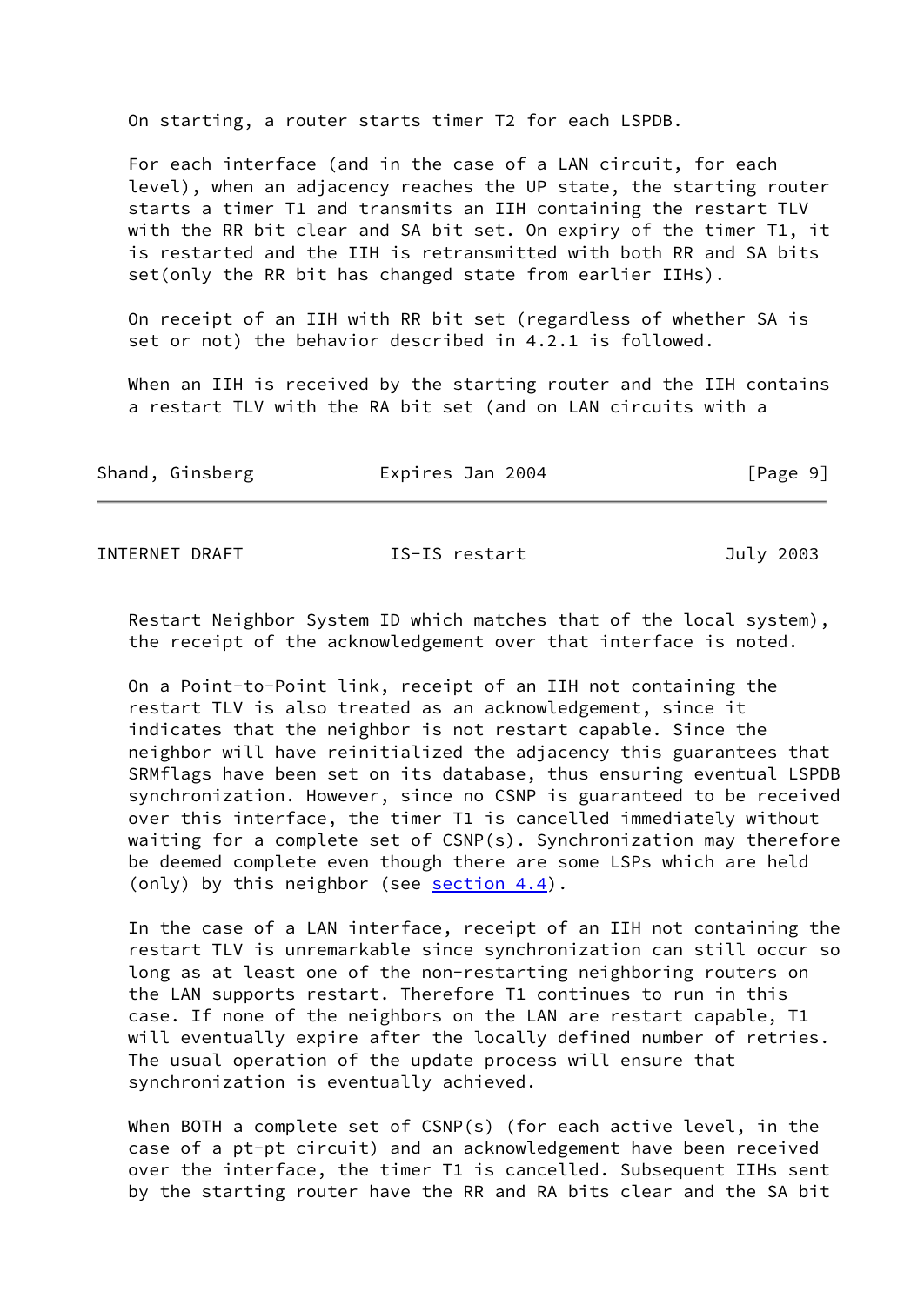set in the restart TLV.

 Timer T1 is cancelled after some pre-determined number of expirations (which MAY be 1).

When the T2 timer(s) are cancelled or expire transmission of "normal" IIHs (with RR, RA, and SA bits clear) will begin.

<span id="page-11-1"></span>[4.3.3](#page-11-1) Multiple levels

 A router which is operating as both a Level 1 and a Level 2 router on a particular interface MUST perform the above operations for each level.

 On a LAN interface, it MUST send and receive both Level 1 and Level 2 IIHs and perform the CSNP synchronizations independently for each level.

 On a pt-pt interface, only a single IIH (indicating support for both levels) is required, but it MUST perform the CSNP synchronizations independently for each level.

| Shand, Ginsberg<br>Expires Jan 2004 | [Page 10] |  |
|-------------------------------------|-----------|--|
|-------------------------------------|-----------|--|

INTERNET DRAFT IS-IS restart July 2003

# <span id="page-11-0"></span>[4.4](#page-11-0) Database synchronization

 When a router is started or restarted it can expect to receive a (set of) CSNP(s) over each interface. The arrival of the CSNP(s) is now guaranteed, since an IIH with RR bit set will be retransmitted until the CSNP(s) are correctly received.

 The CSNPs describe the set of LSPs that are currently held by each neighbor. Synchronization will be complete when all these LSPs have been received.

When (re)starting, a router starts an instance of timer T2 for each LSPDB as described in 4.3.1 or 4.3.2. In addition to normal processing of the CSNPs, the set of LSPIDs contained in the first complete set of CSNP(s) received over each interface is recorded, together with their remaining lifetime. In the case of a LAN interface, a complete set of CSNPs MUST consist of CSNPs received from neighbor(s) which are not restarting. If there are multiple interfaces on the (re)starting router, the recorded set of LSPIDs is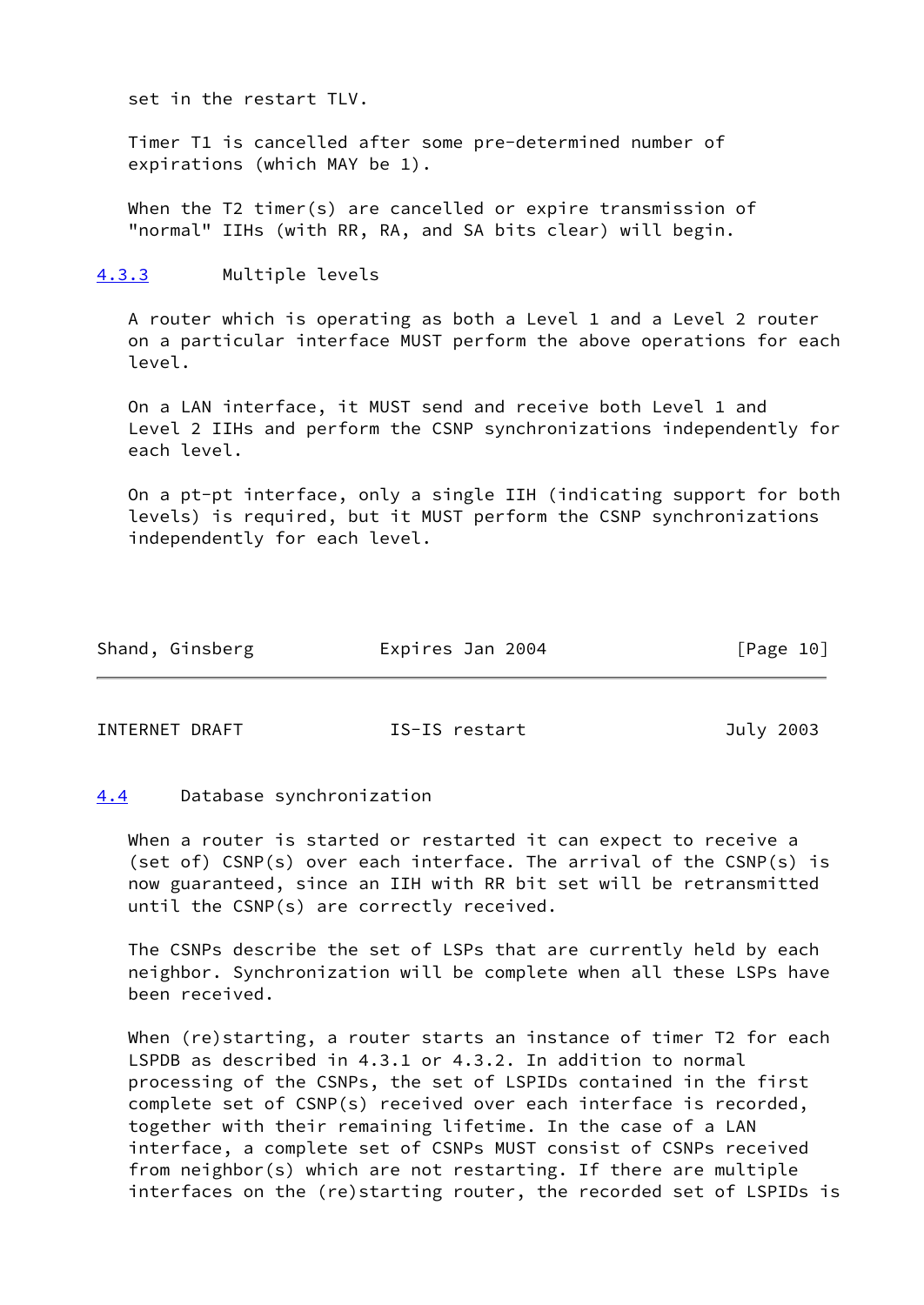the union of those received over each interface. LSPs with a remaining lifetime of zero are NOT so recorded.

 As LSPs are received (by the normal operation of the update process) over any interface, the corresponding LSPID entry is removed (it is also removed if the LSP had arrived before the CSNP containing the reference). When an LSPID has been held in the list for its indicated remaining lifetime, it is removed from the list. When the list of LSPIDs is empty and the timer T1 has been cancelled for all the interfaces that have an adjacency at this level, the timer T2 is cancelled.

 At this point the local database is guaranteed to contain all the LSP(s) (either the same sequence number, or a more recent sequence number) which were present in the neighbors' databases at the time of (re)starting. LSPs that arrived in a neighbor's database after the time of (re)starting may or may not be present, but the normal operation of the update process will guarantee that they will eventually be received. At this point the local database is deemed to be "synchronized".

 Since LSPs mentioned in the CSNP(s) with a zero remaining lifetime are not recorded, and those with a short remaining lifetime are deleted from the list when the lifetime expires, cancellation of the timer T2 will not be prevented by waiting for an LSP that will never arrive.

<span id="page-12-0"></span>[4.4.1](#page-12-0) LSP generation and flooding and SPF computation

 The operation of a router starting, as opposed to restarting is somewhat different. These two cases are dealt with separately below.

| Shand, Ginsberg<br>Expires Jan 2004 | [Page 11] |
|-------------------------------------|-----------|
|-------------------------------------|-----------|

INTERNET DRAFT **IS-IS** restart **July 2003** 

#### <span id="page-12-1"></span>[4.4.1.1](#page-12-1). Restarting

 In order to avoid causing unnecessary routing churn in other routers, it is highly desirable that the own LSPs generated by the restarting system are the same as those previously present in the network (assuming no other changes have taken place). It is important therefore not to regenerate and flood the LSPs until all the adjacencies have been re-established and any information required for propagation into the local LSPs is fully available.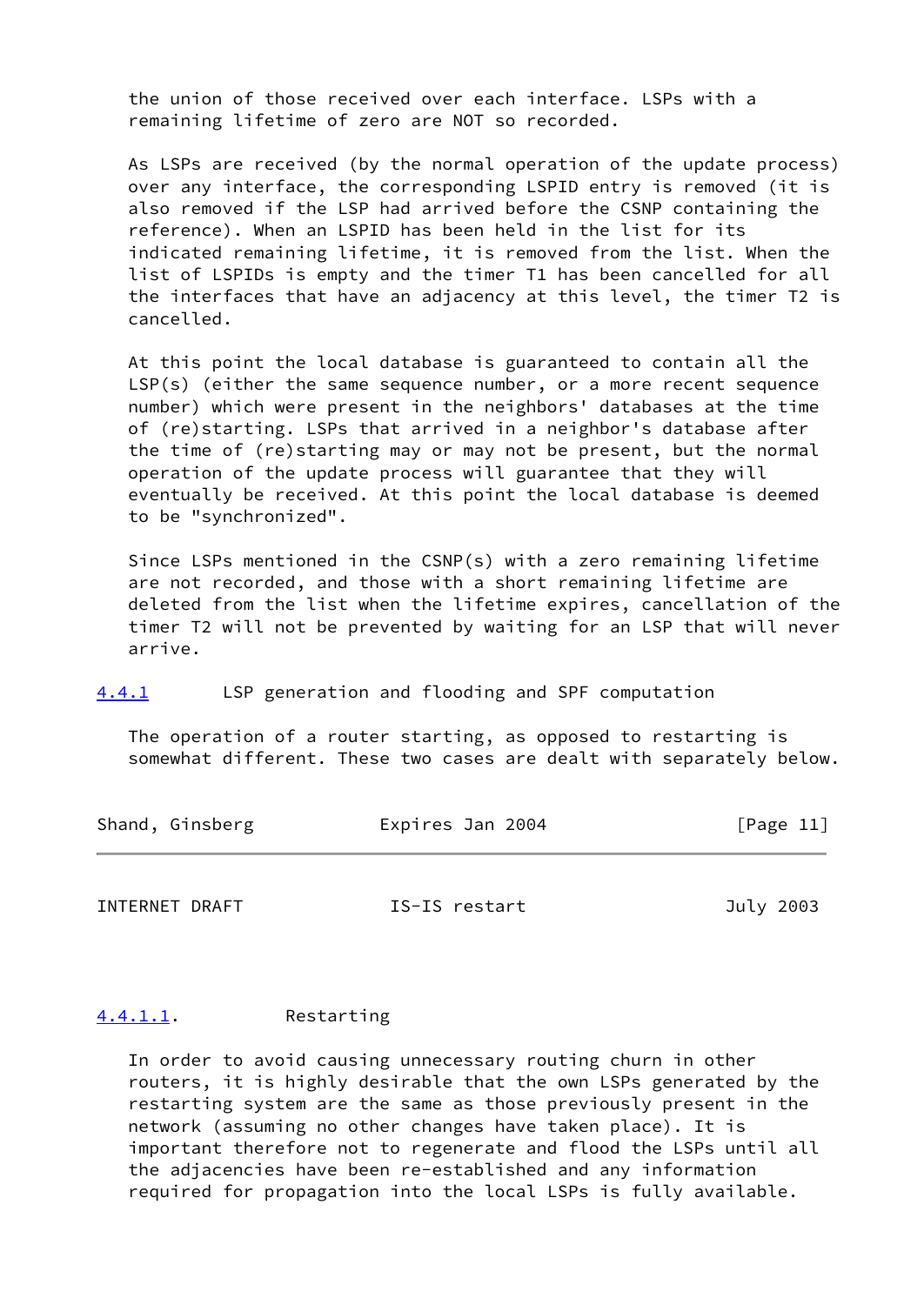Ideally, the information is loaded into the LSPs in a deterministic way, such that the same information occurs in the same place in the same LSP (and hence the LSPs are identical to their previous versions). If this can be achieved, the new versions will not even cause SPF to be run in other systems. However, provided the same information is included in the set of LSPs (albeit in a different order, and possibly different LSPs), the result of running the SPF will be the same and will not cause churn to the forwarding tables.

 In the case of a restarting router, none of the router's LSPs are transmitted, nor are the router's own forwarding tables updated while the timer T3 is running.

 Redistribution of inter-level information MUST be regenerated before this router's LSP is flooded to other nodes. Therefore the Level-n non-pseudonode LSP(s) MUST NOT be flooded until the other level's T2 timer has expired and its SPF has been run. This ensures that any inter-level information which is to be propagated can be included in the Level-n LSP(s).

 During this period, if one of the router's own (including pseudonodes) LSPs is received, which the local router does not currently have in its own database, it is NOT purged. Under normal operation, such an LSP would be purged, since the LSP clearly should not be present in the global LSP database. However, in the present circumstances, this would be highly undesirable, because it could cause premature removal of an own LSP - and hence churn in remote routers. Even if the local system has one or more own LSPs (which it has generated, but not yet transmitted) it is still not valid to compare the received LSP against this set, since it may be that as a result of propagation between Level 1 and Level 2 (or vice versa) a further own LSP will need to be generated when the LSP databases have synchronized.

 During this period a restarting router SHOULD send CSNPs as it normally would. Information about the router's own LSPs MAY be included, but if it is included it MUST be based on LSPs which have been received, not on versions which have been generated (but not

| Shand, Ginsberg | Expires Jan 2004 | [Page 12] |
|-----------------|------------------|-----------|
| INTERNET DRAFT  | IS-IS restart    | July 2003 |
|                 |                  |           |

 yet transmitted). This restriction is necessary to prevent premature removal of an LSP from the global LSP database.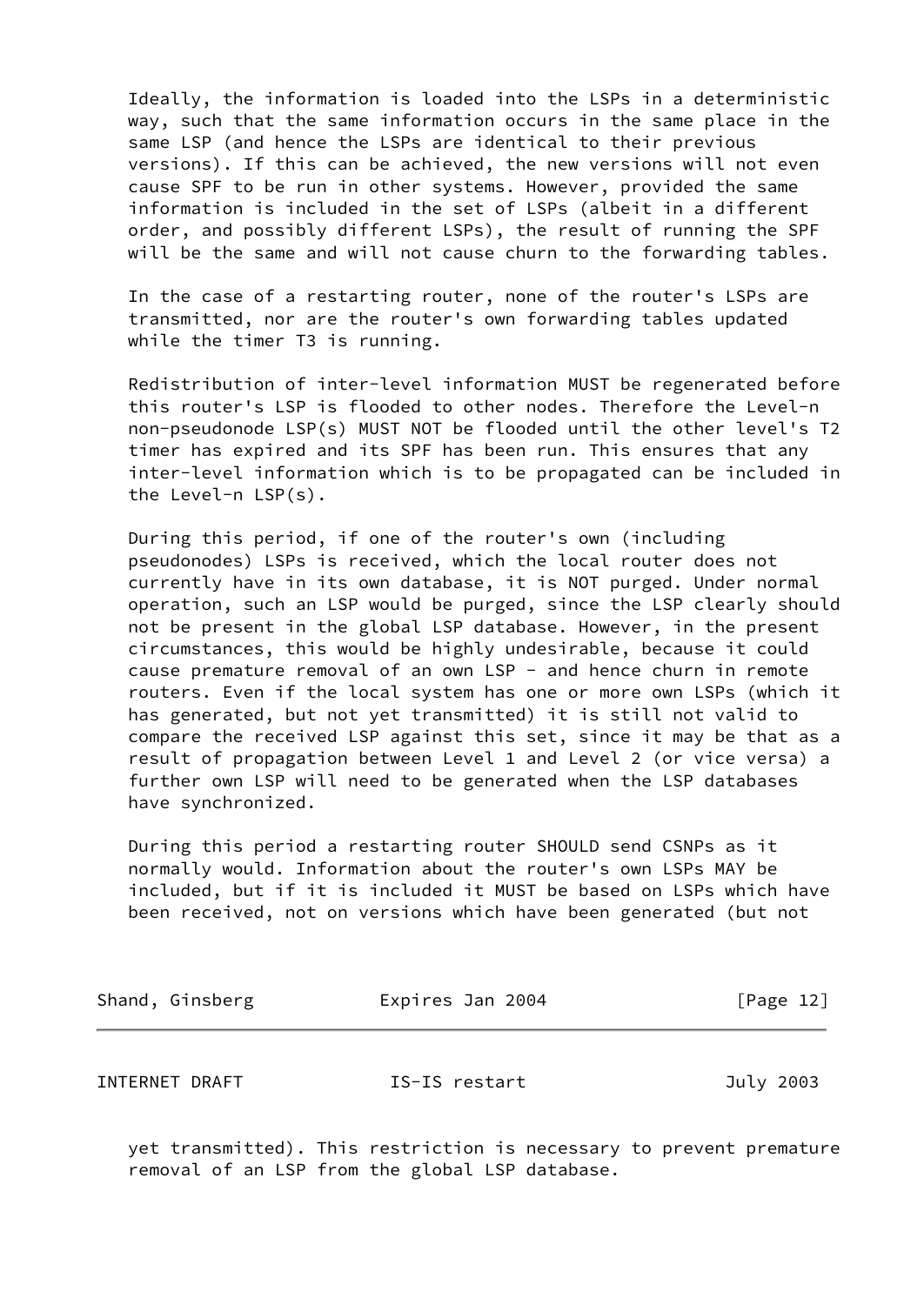When the timer T2 expires or is cancelled indicating that synchronization for that level is complete, the SPF for that level is run in order to derive any information which is required to be propagated to another level, but the forwarding tables are not yet updated.

 Once the other level's SPF has run and any inter-level propagation has been resolved, the 'own' LSPs can be generated and flooded. Any 'own' LSPs which were previously ignored, but which are not part of the current set of 'own' LSPs (including pseudonodes) MUST then be purged. Note that it is possible that a Designated Router change may have taken place, and consequently the router SHOULD purge those pseudonode LSPs which it previously owned, but which are now no longer part of its set of pseudonode LSPs.

 When all the T2 timers have expired or been cancelled, the timer T3 is cancelled and the local forwarding tables are updated.

 If the timer T3 expires before all the T2 timers have expired or been cancelled, this indicates that the synchronization process is taking longer than minimum holding time of the neighbors. The router's own LSP(s) for levels which have not yet completed their first SPF computation are then flooded with the overload bit set to indicate that the router's LSPDB is not yet synchronized (and therefore other routers MUST NOT compute routes through this router). Normal operation of the update process resumes and the local forwarding tables are updated. In order to prevent the neighbor's adjacencies from expiring, IIHs with the normal interface value for the holding time are transmitted over all interfaces with neither RR nor RA set in the restart TLV. This will cause the neighbors to refresh their adjacencies. The own LSP(s) will continue to have the overload bit set until timer T2 has expired or been cancelled.

### <span id="page-14-0"></span>[4.4.1.2](#page-14-0). Starting

 In the case of a starting router, as soon as each adjacency is established, and before any CSNP exchanges, the router's own zeroth LSP is transmitted with the overload bit set. This prevents other routers from computing routes through the router until it has reliably acquired the complete set of LSPs. The overload bit remains set in subsequent transmissions of the zeroth LSP (such as will occur if a previous copy of the routers LSP is still present in the network) while any timer T2 is running.

 When all the T2 timers have been cancelled, the own LSP(s) MAY be regenerated with the overload bit clear (assuming the router isn't

| Shand, | Ginsberg |  |
|--------|----------|--|
|--------|----------|--|

Expires Jan 2004 [Page 13]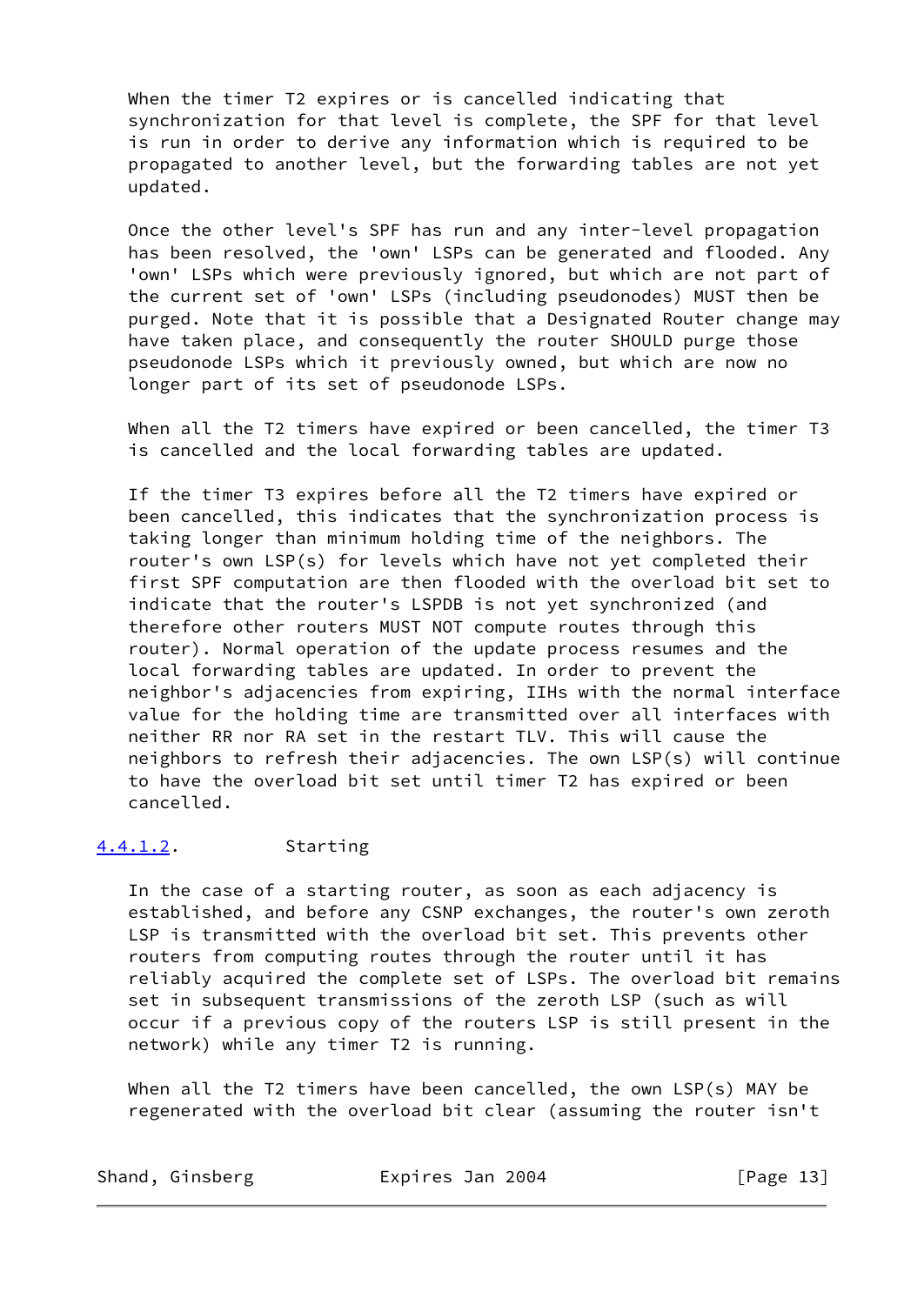in fact overloaded, and there is no other reason, such as incomplete BGP convergence, to keep the overload bit set), and flooded as normal.

 Other 'own' LSPs (including pseudonodes) are generated and flooded as normal, irrespective of the timer T2. The SPF is also run as normal and the RIB and FIB updated as routes become available.

 To avoid the possible formation of temporary blackholes the starting router sets the SA bit in the restart TLV (as described in 4.3.2) in all IIHs that it sends.

 When all T2 timers have been cancelled the starting router MUST transmit IIHs with the SA bit clear.

<span id="page-15-0"></span>[5](#page-15-0). State Tables

 This section presents state tables which summarize the behaviors described in this document. Other behaviors, in particular adjacency state transitions and LSP database update operation, are NOT included in the state tables except where this document modifies the behaviors described in [3] and [5].

 Three state tables are presented from the point of view of a running router, a restarting router, and a starting router.

<span id="page-15-1"></span>

| 5.1 | Running Router |  |
|-----|----------------|--|
|-----|----------------|--|

| Event     | Running                                                                                                              | ADJ suppressed                                            |
|-----------|----------------------------------------------------------------------------------------------------------------------|-----------------------------------------------------------|
| RX RR     | Maintain ADJ State<br>Send RA<br>Set SRM, send CSNP<br>(Note 1)<br>Update Hold Time,<br>set Restart Mode<br>(Note 2) |                                                           |
| RX RR clr | Clr Restart mode                                                                                                     |                                                           |
| RX SA set | Suppress IS neighbor<br>TLV in $LSP(s)$<br>Goto ADJ Suppressed                                                       |                                                           |
| RX SA clr |                                                                                                                      | Unsuppress IS neighbor<br>TLV in $LSP(s)$<br>Goto Running |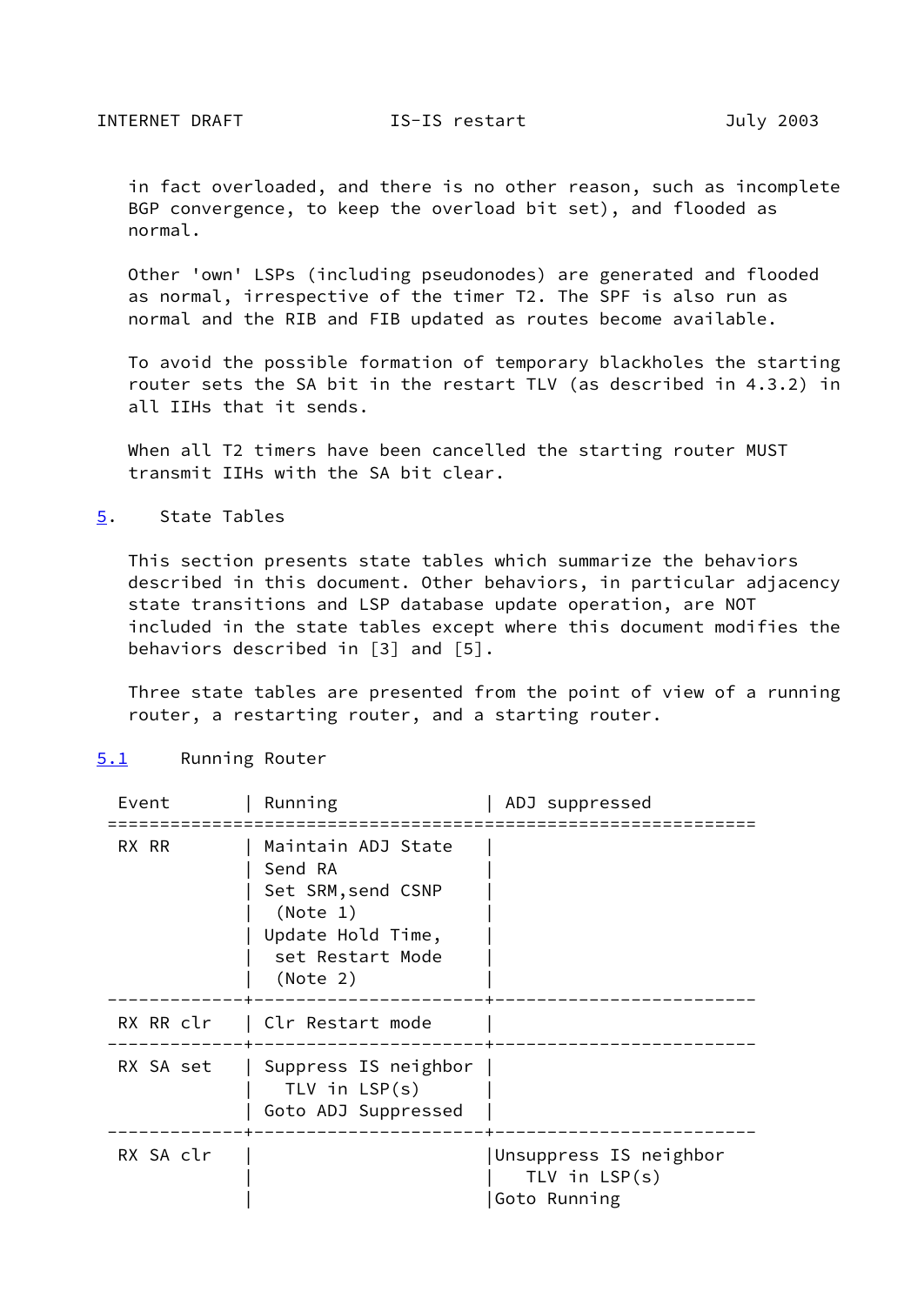# INTERNET DRAFT **IS-IS** restart **IS-IS**  $\frac{1}{2003}$

==============================================================

 Note 1: If ADJ is UP Note 2: If Restart Mode clear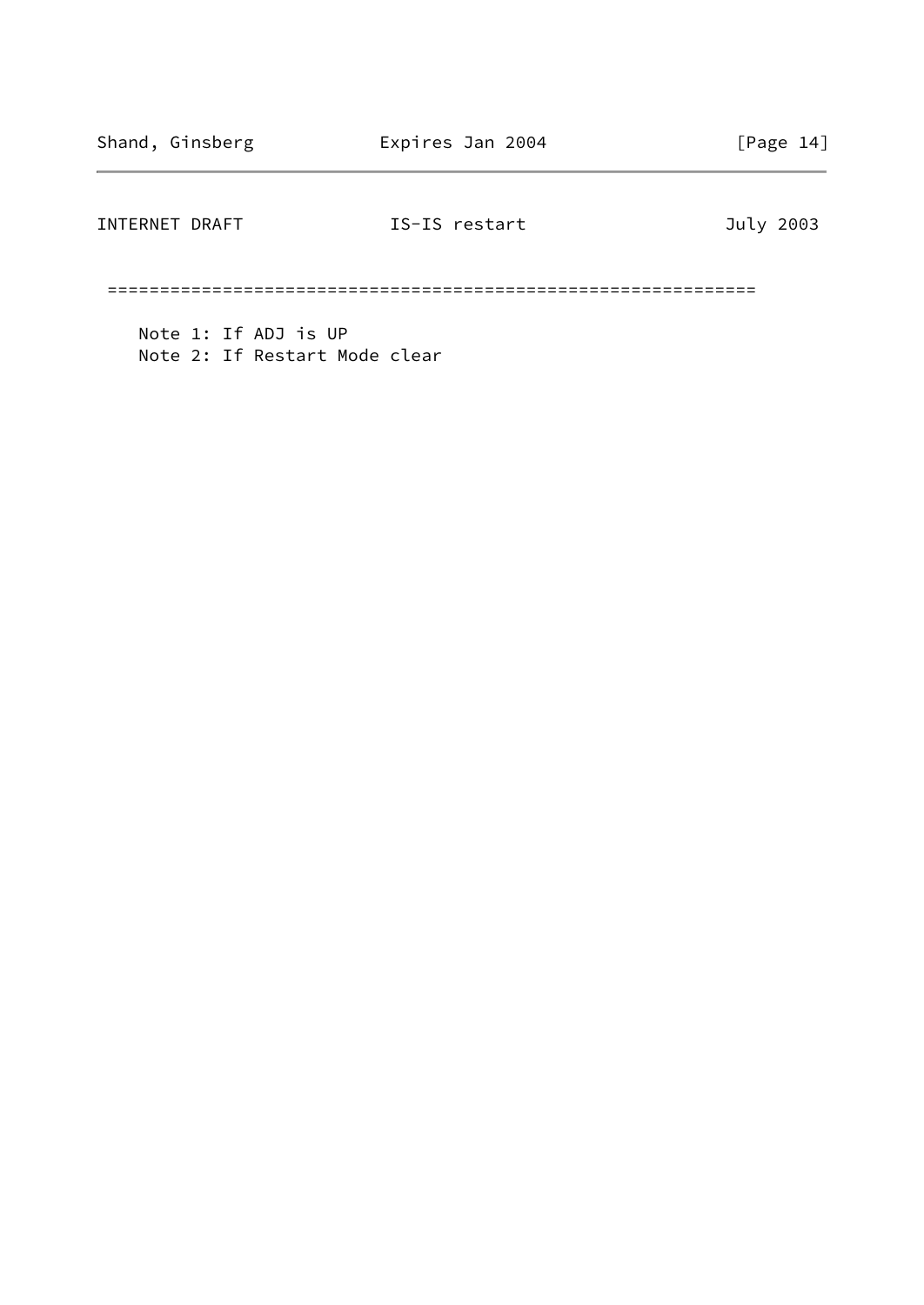Shand, Ginsberg **Expires Jan 2004** [Page 15]

 $\overline{\phantom{a}}$ 

INTERNET DRAFT **IS-IS** restart **IS-IS**  $\frac{1}{2003}$ 

# <span id="page-17-0"></span>[5.2](#page-17-0) Restarting Router

| Event                                   |                                                             |                                        | Restarting   ADJ Seen RA   ADJ Seen CSNP   SPF Wait |  |
|-----------------------------------------|-------------------------------------------------------------|----------------------------------------|-----------------------------------------------------|--|
| Router<br>restarts                      | Send IIH/RR<br>ADJ Init<br>Start T1,<br>T2, T3              |                                        |                                                     |  |
| RX RA                                   | Adjust T3<br>Goto ADJ<br>Seen RA                            |                                        | Cancel T1                                           |  |
| RX CSNP<br>Set                          | Goto ADJ   Cancel T1<br>Seen CSNP                           |                                        |                                                     |  |
| RX IIH $w/o$   Cancel T1<br>Restart TLV |                                                             |                                        |                                                     |  |
| T1 Expires                              | Restart T1   Restart T1                                     | Send IIH/RR  Send IIH/RR   Send IIH/RR | Restart T1                                          |  |
| T1 Expires<br>nth time                  | Send IIH/<br>normal                                         | Send IIH/<br>normal                    | Send IIH/<br>normal                                 |  |
| T2 expires                              | Trigger SPF<br>Goto SPF<br>Wait                             |                                        |                                                     |  |
| T3 expires                              | Set OL<br>Flood local<br><b>LSPs</b><br>Update fwd<br>plane |                                        |                                                     |  |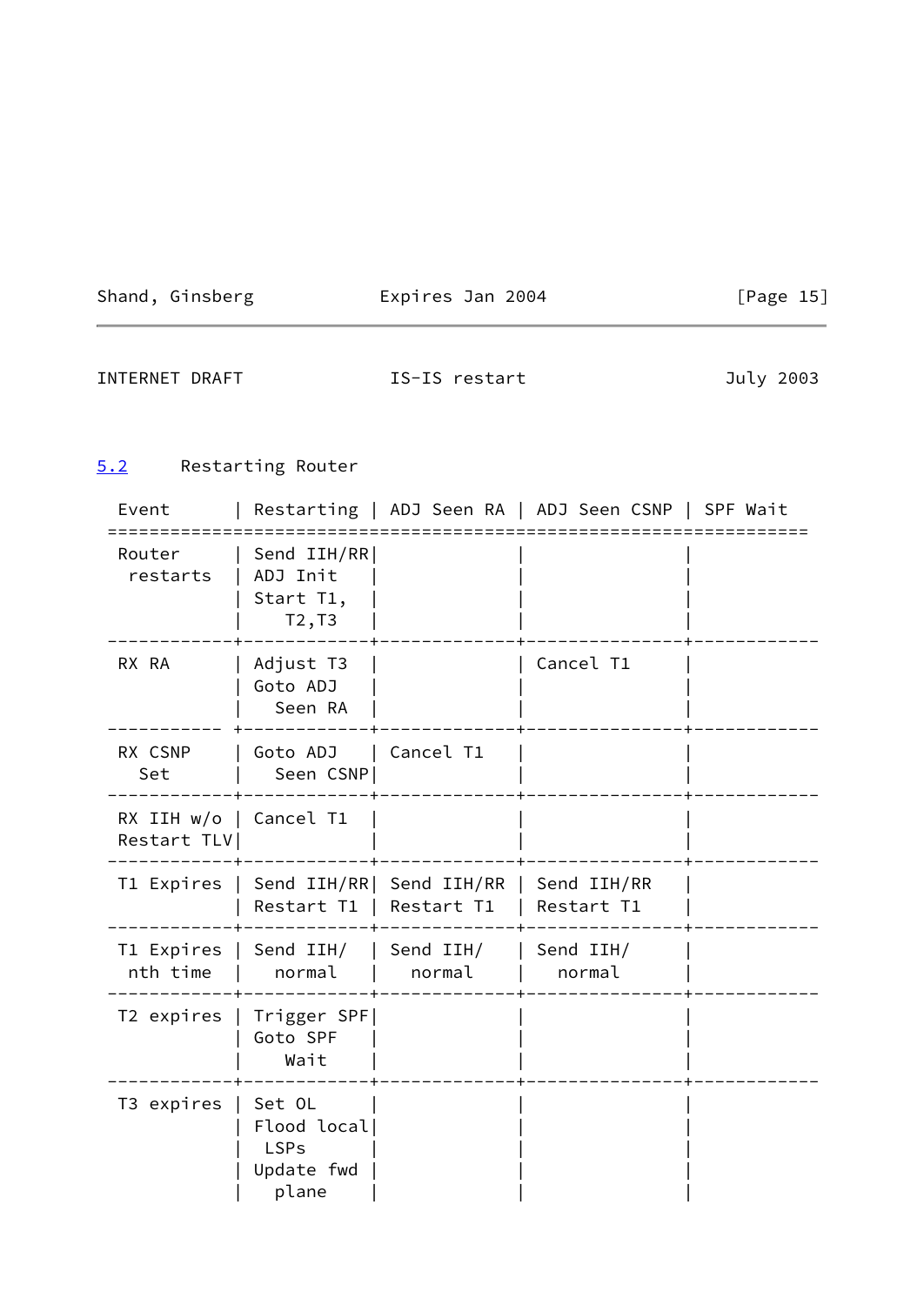|                 | LSP DB Sync   Cancel T2,  <br>and T3<br>Trigger SPF <br>Goto SPF<br>wait |                  |                                                     |
|-----------------|--------------------------------------------------------------------------|------------------|-----------------------------------------------------|
| All SPF<br>done |                                                                          |                  | Clear OL<br>Update Fwd                              |
| Shand, Ginsberg |                                                                          | Expires Jan 2004 | [Page $16$ ]                                        |
| INTERNET DRAFT  |                                                                          | IS-IS restart    | July 2003                                           |
|                 |                                                                          |                  | plane<br>Flood local<br><b>LSPs</b><br>Goto Running |

=====================================================================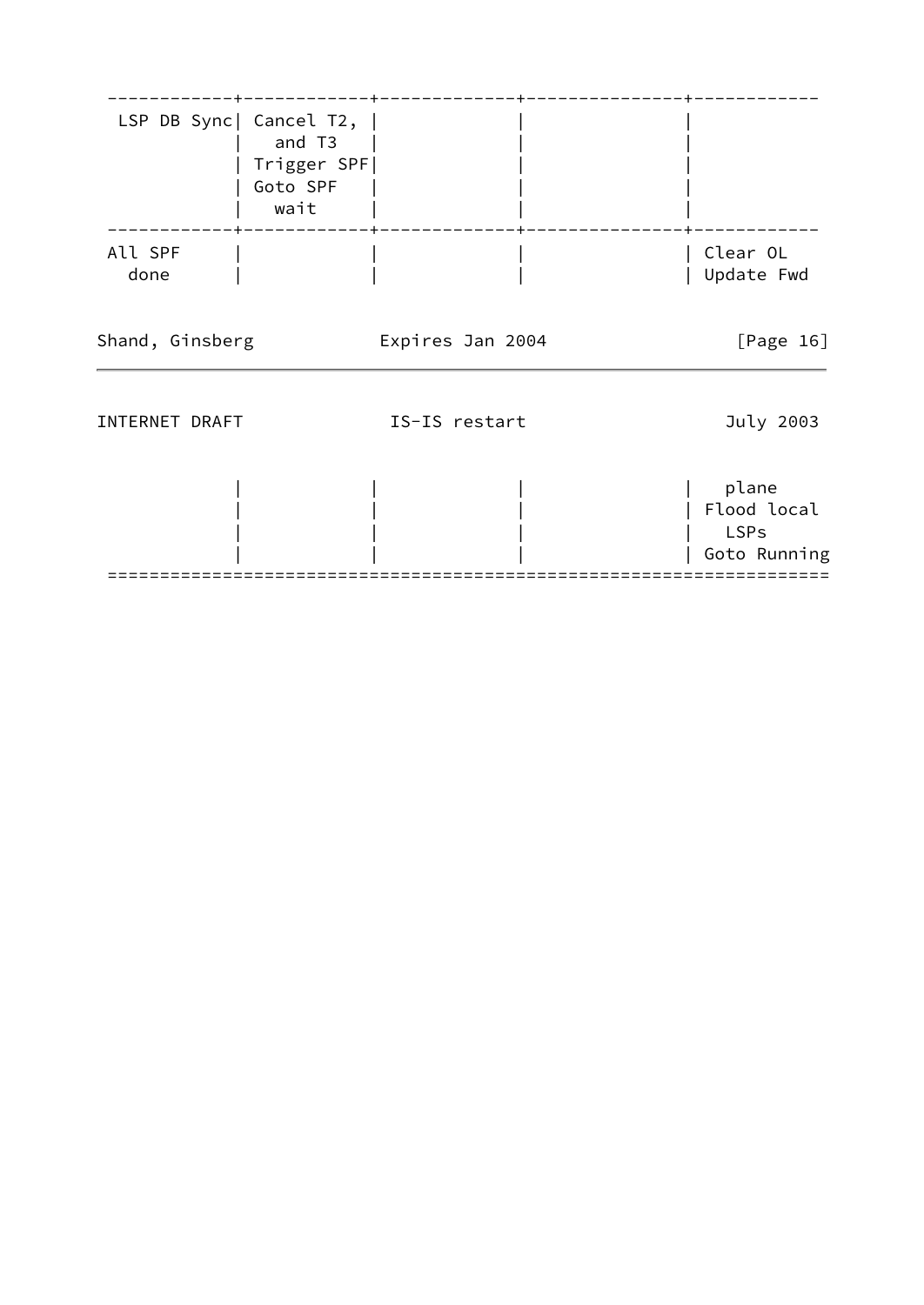| Shand, Ginsberg | Expires Jan 2004 | [Page $17$ ] |  |
|-----------------|------------------|--------------|--|
|                 |                  |              |  |

INTERNET DRAFT **IS-IS** restart **IS-IS** restart July 2003

# <span id="page-19-0"></span>[5.3](#page-19-0) Starting Router

| Event                                |                                     |                                                         | Starting   ADJ Seen RA   ADJ Seen CSNP |
|--------------------------------------|-------------------------------------|---------------------------------------------------------|----------------------------------------|
| Router<br>starts                     | Send IIH/SA<br>Start T1,T2          |                                                         |                                        |
| RX RA                                | Goto ADJ<br>Seen RA                 |                                                         | Cancel T1                              |
| RX CSNP<br>Set                       | Goto ADJ   Cancel T1<br>Seen CSNP   |                                                         |                                        |
| RX IIH w<br>no Restart<br><b>TLV</b> | Cancel T1                           |                                                         |                                        |
| ADJ UP                               | Start T1<br>Send local<br>LSPs w OL |                                                         |                                        |
| T1 Expires                           | Send $IIH/RR$  <br>and SA           | and SA   and SA<br>Restart T1   Restart T1   Restart T1 | Send IIH/RR   Send IIH/RR              |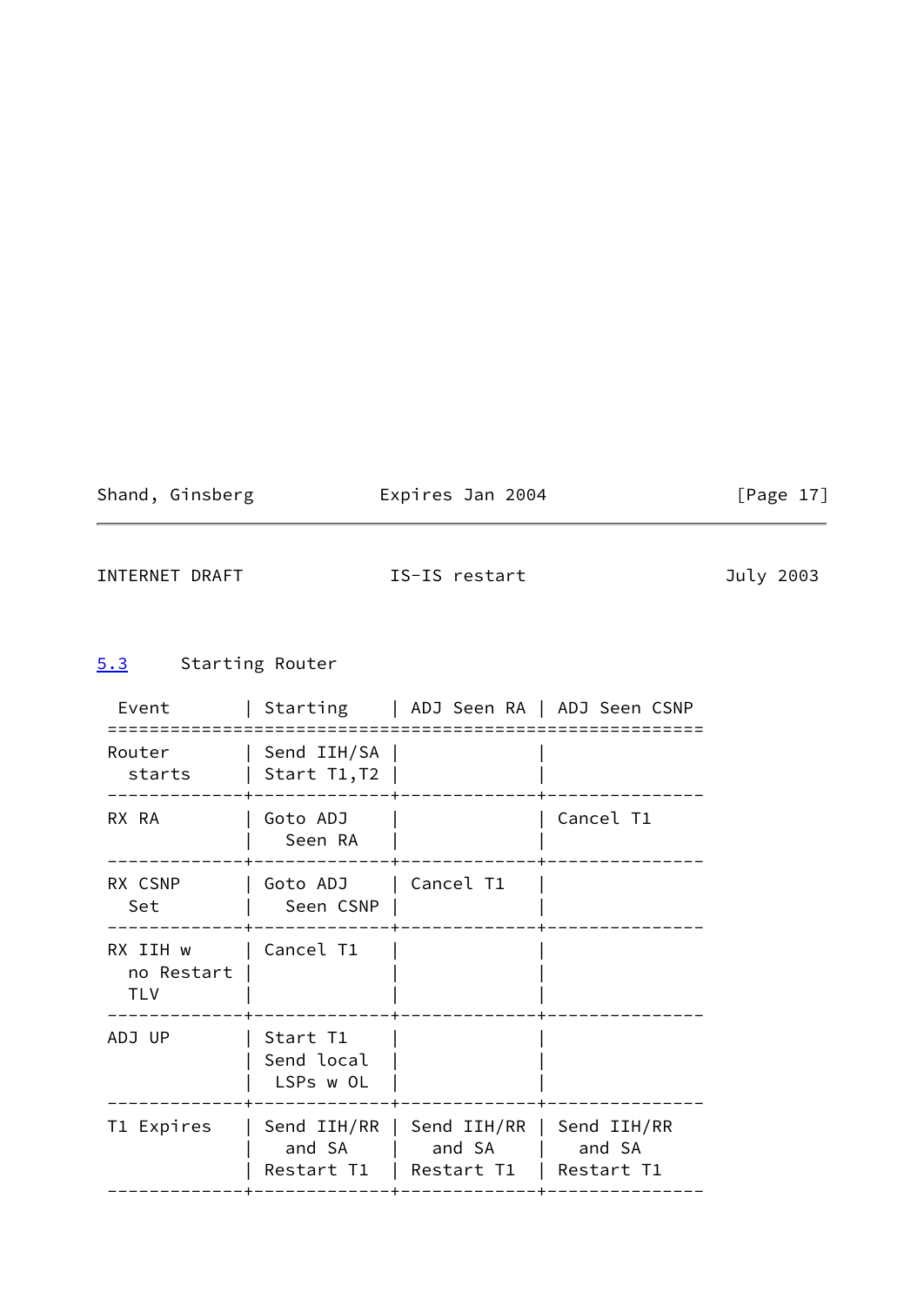| T1 Expires<br>nth time |                                                | Send IIH/SA   Send IIH/SA   Send IIH/SA |  |
|------------------------|------------------------------------------------|-----------------------------------------|--|
| T2 expires             | Clear OL<br>Send IIH<br>normal<br>Goto Running |                                         |  |
| LSP DB Sync            | Cancel T2<br>Clear OL<br>Send IIH<br>normal    |                                         |  |

Shand, Ginsberg Expires Jan 2004 [Page 18]

INTERNET DRAFT **IS-IS** restart **July 2003** 

<span id="page-20-0"></span>[6](#page-20-0). Security Considerations

 This memo does not create any new security issues for the IS-IS protocol. Security considerations for the base IS-IS protocol are covered in [2] and [3].

- <span id="page-20-1"></span>[7](#page-20-1). References
	- 1 Bradner, S., "The Internet Standards Process -- Revision 3", [BCP](https://datatracker.ietf.org/doc/pdf/bcp9) [9,](https://datatracker.ietf.org/doc/pdf/bcp9) [RFC 2026](https://datatracker.ietf.org/doc/pdf/rfc2026), October 1996.
	- 2 Callon, R., "OSI IS-IS for IP and Dual Environment," [RFC 1195,](https://datatracker.ietf.org/doc/pdf/rfc1195) December 1990.
	- 3 ISO, "Intermediate system to Intermediate system routeing information exchange protocol for use in conjunction with the Protocol for providing the Connectionless-mode Network Service (ISO 8473)," ISO/IEC 10589:2002, Second Edition.
	- 4 Bradner, S., "Key words for use in RFCs to Indicate Requirement Levels", [BCP 14](https://datatracker.ietf.org/doc/pdf/bcp14), [RFC 2119,](https://datatracker.ietf.org/doc/pdf/rfc2119) March 1997
	- 5 Katz, D., "Three-Way Handshake for IS-IS Point-to-Point